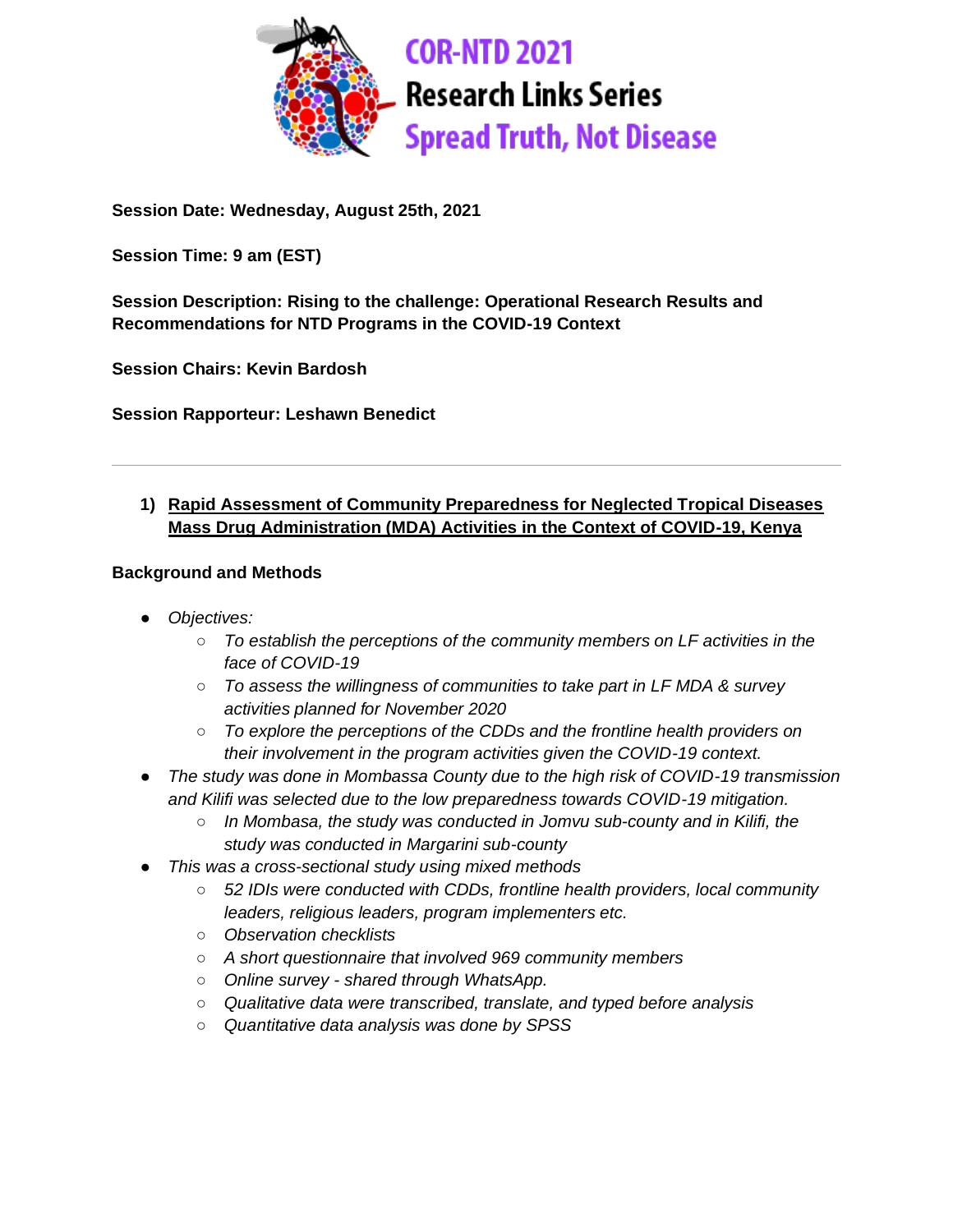

# **Research Links Series Spread Truth, Not Disease**

- *Participation in the LF MDA activities:*
	- *In Kilifi, when asked if they would attend an MDA campaign in the context of COVID-19, the majority of respondents (93.1%, n=491) said yes.*
		- *When asked if they would allow CDDs to visit their homes to deliver LF drugs during the MDA - 98.7% (n=457) of respondents said they would allow it.*
	- *The residents of Mombasa County were asked if they would be willing to participate in a study to be conducted by MoH on LF - the majority (90.8%, n=477) said yes.*
- *Community Adherence to the MOH guidelines on COVID-19*
	- *In both counties, most community members were taking preventative precautions at the time of assessment.*
- *Most appropriate Social Mobilization Channels* 
	- *Community leaders, Radio, and use of CDDs/CHVs*
- Adherence to MOH Measures on Preventing the Spread of COVID-19
	- *Most of the CDDs were doing their best to adhere to MOH measures on preventing the spread of COVID-19 (using plastic spoons to distribute drugs and sanitizing their hands)*
- The willingness of the community to take part in the MDA
	- *The community was willing and ready to cooperate by following the instructions given by the CDDs*
	- *The uptake of drugs was good*
	- *University students at universities and colleges were not covered because they were not at home.*
	- *Some community members had expectations such as money, nets etc.*
- *CDD behavior during LF MDA*
	- *The CDD asked for the age before dispensing drugs*
	- *They were all dressed in branded reflectors*
	- *Explained that the drugs had adverse effects that may be experienced*
- *Recommendations:*
	- *Social mobilization incorporating COVID-19 messages should be done at least two weeks prior to the MDA*
	- *Social mobilization channels include elders responsible for nyumba kumi (10 households), religious institutions, radio, public address systems, posters to target the elites, pictorial posters etc.*
	- *CHVs, assistant chiefs and chiefs/local leaders involved in the MDA campaign should be well trained before engaging them in the activities*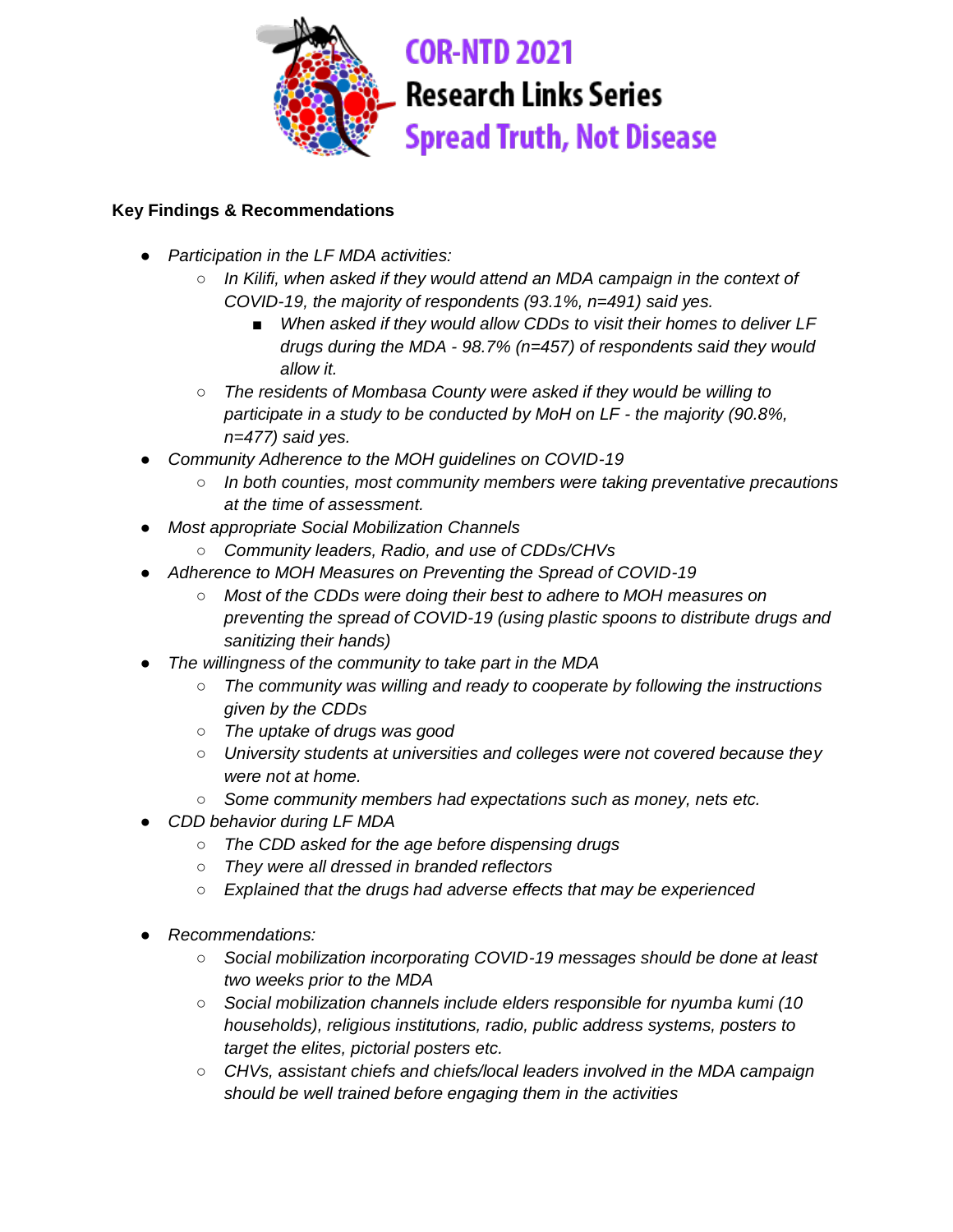

- *Local administration should be involved in enforcing COVID-19 measures and the youths in sensitization.*
- *Support of the frontline workers is critical. This can be done through the issuance of insurance coverage against COVID-19, risk allowance, mental health counseling and provision of fuel for the field supervisors during contact tracing.*

## *2) Preventing the spread of COVID-19 during MDA in Anambra State, Nigeria*

#### **Background and Methods**

- *Anambra State in Nigeria has 21 districts known as Local Government Areas (LGAs)*
	- *On average, 2-3 million people are treated per year for LF, Oncho SCH or STH*
	- *Total population = ~5.9 million*
- *Objective: document scope of and adherence to COVID-19 prevention and mitigation measures.*
- *Methods*
	- *Observation, primarily capturing data electronically*
	- *Interviews and focus groups*
	- *Cost analysis*
	- *The timeframe was between December 2020 to August 2021*

- *Observations conducted so far:*
	- *132 health facilities visited in 16 LGAs*
	- *132 house to house MDAs in 16 LGAs*
	- *132 community observations and reporting processes in 16 LGAs*
	- *92 centrally distributed MDAs in 12 LGAs*
	- *70 trainings in 8 LGAS*
	- Adherence to protocols was excellent during training, except for a lack of COVID-*19 testing before training*
	- *Nearly all CDD's were adhering to all the prevention measures*
	- *When MDA was observed in the community, most people were able to wash their hands frequently.*
	- *There was some ability to maintain physical distancing but people didn't wear masks regularly.*
- *Interviews and Focus Groups* 
	- *48 focus groups*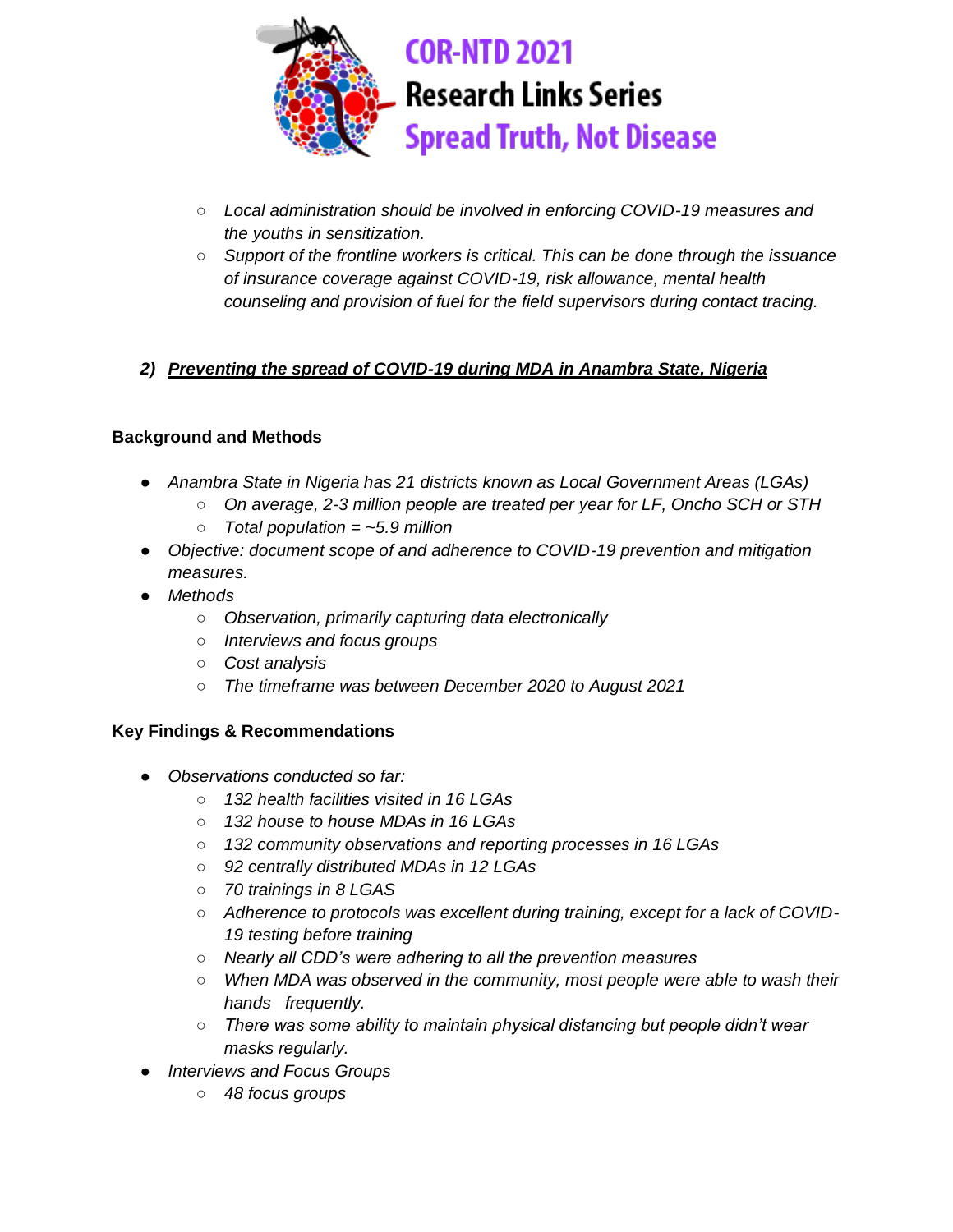

- *CDD: noted that MDA took longer and took more effort (more supplies to carry, out-of-pocket spending etc.)*
- *Coverage may have been increased - maybe because more people were at home and there were more visits. They had to do extra sensitization this time around due to misinformation and disinformation.*
- *Communities: In general, adaptations were viewed favorably by communities particularly by washing hands. They saw value in the extra precautions.*
- *Cost implications*
	- *Need to train more people*
	- *Increases in transport costs (some due to social distancing)*
	- *Overall costs increased by 34%.*
		- *New costs due to PPE*
- *Recommendations:* 
	- *NTD programs and partners must actively address misinformation*
		- *Particularly necessary in rural areas*
	- *Maintain extra attention to hygiene, health education and mobilization efforts*

## *3) Evaluation of MDA Restart in the context of COVID-19 in Benin*

- *First COVID-19 case in March 2020*
- *There have been over 9000 confirmed cases of COVID-19 and 113 deaths in Benin*
- *Aims:*
	- *Evaluate fidelity to new guidance and standard operating procedures for implementing MDA during the COVID-19 pandemic in Benin.*
	- *Describe strengths and challenges in the implementation of the national level SOP, from the perspective of CDDs and MPH personnel*
	- *Assess the difference in implementation costs for adapted MDA approaches during the COVID-19 pandemic.*
- *Sites: Glazoue (semi-urban), Karimama (rural) and Boukoumbe (semi-urban)*
- *Qualitative Data Collection:*
	- *Focus groups discussions with CDDs*
	- *Key informant interviews with purposefully selected national, commune, and health center level stakeholders*
	- *Rapid framework analysis, with coders in Benin and the US*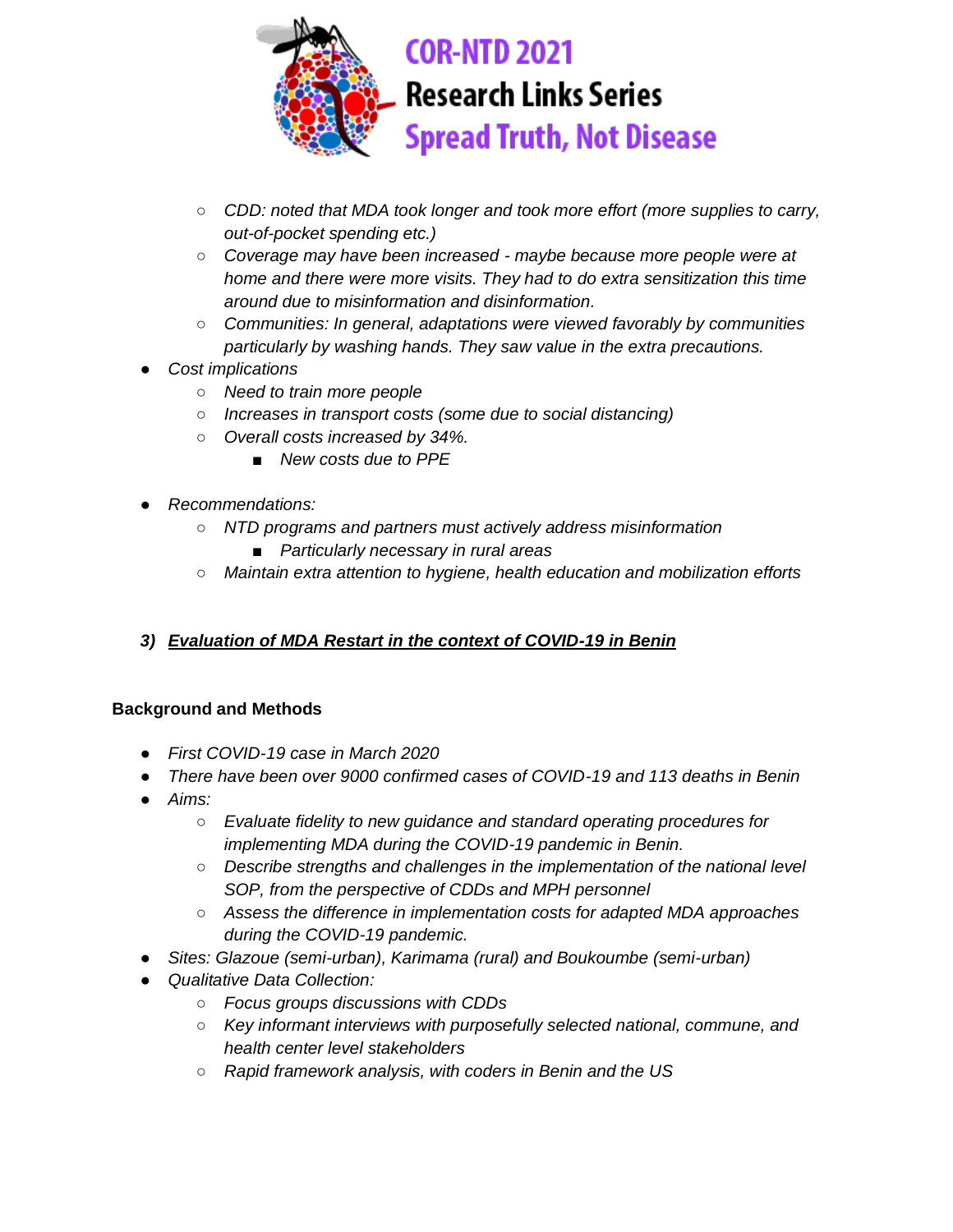

● *Costing: Costs associated with COVID-19 adaptations entered into a standardized excel spreadsheet, based on revised campaign budgets.*

#### **Key Findings & Recommendations**

- *Qualitative data:*
	- *Theme 1: COVID-19 misconceptions are common*
		- *COVID-19 does not exist etc*
		- *CDDs are a source of COVID-19*
	- *Theme 2: There was a disconnect between administrative levels during restarts*
	- *Theme 3: In some cases CDDs did not adhere to preventative measures, largely due to reasons beyond their control*
		- CDDs report that they were not always provided with adequate PPE.
- *Cost:*
	- *Total additional costs associated with COVID-19 precautions, in three communities was \$7731 US*
		- *Additional supervision*
		- *Hand sanitizer*
- *MDA coverage was high, with over 80% treatment coverage in each commune*
- *MDA delivery was challenging due to widespread misinformation*
- *Perceptions of MDA implementation were different across stakeholders. There was ambiguity regarding how the distribution of PPE was taking place and how to fill in PPE gaps.*
- *Several opportunities to improve future delivery were identified, including:*
	- *Focusing on CDD training to dispel myths*
	- *Focusing on the supply chain of PPE*

## *4) Evaluation of MDA Restart in Kwara and Kano States, Nigeria*

- *Due to COVID-19, the World Health Organization suspended all MDA activities*
	- *Nigeria stopped MDA in April 2020*
	- *ESPEN/COR-NTD supported countries to develop SOPs for restarting MDA.*
- *Study Aim:*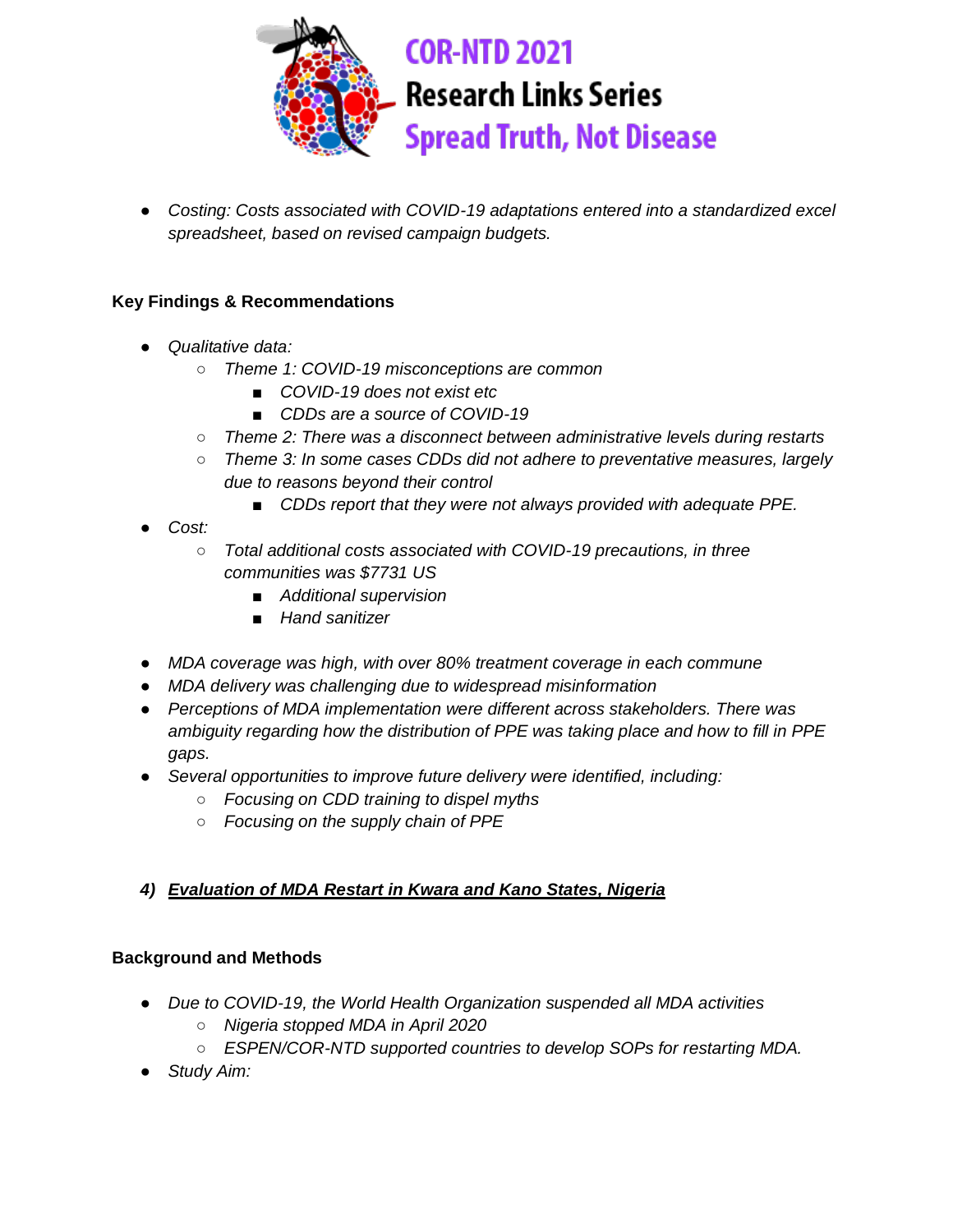

- *To document the processes, successes, and difficulties in implementing guidelines to support NTD program restarts and informing policy and program adaptations in other countries and future activities.*
- Study Objectives:
	- *To gain insight regarding program challenges with adherence to new guidance and SOPs*
	- *Understand the barriers and challenges among community CDDs in the implementation of revised SOPs, including issues with enhanced CDD training*
	- *Understand the communities' perspective as it relates to the adapted MDA campaign in the COVID-19 context.*
	- *Assess differences in implementation costs for adapted MDA approach*
	- *Study location: Kano and Kwara - in one urban and one rural LGA*
		- *COVID-19 is documented more in urban compared to rural contexts*
- *Mixed methods approach*
	- *Pre and post-MDA key informant interviews with stakeholders at the federal, national, and sub-national levels.*
	- *Advocacy checklist*
	- *Training observation checklists to observe MDA processes.*
	- *CDD interviews and community interviews*
	- *Costing spreadsheet*

- *Key Findings:*
	- *Urban concentration of cases*
	- *Multiple sectors of the economy affected*
	- *Health sector suspension of services*
	- *The initial fear of the pandemic, lessened by available resources for prevention and management*
	- *Reopened economy and positive community adherence to COVID-19 regulations.*
- *Cost implications of MDA restart:*
	- *Travel (for distribution of PPE, supervision activities)*
	- *PPE*
	- *Additional venues for meetings to accommodate social distancing*
	- *Total costs = 75, 110 (Naira)*
	- *Practical realities of restarting MDA*
		- *Adaptations to MDA training*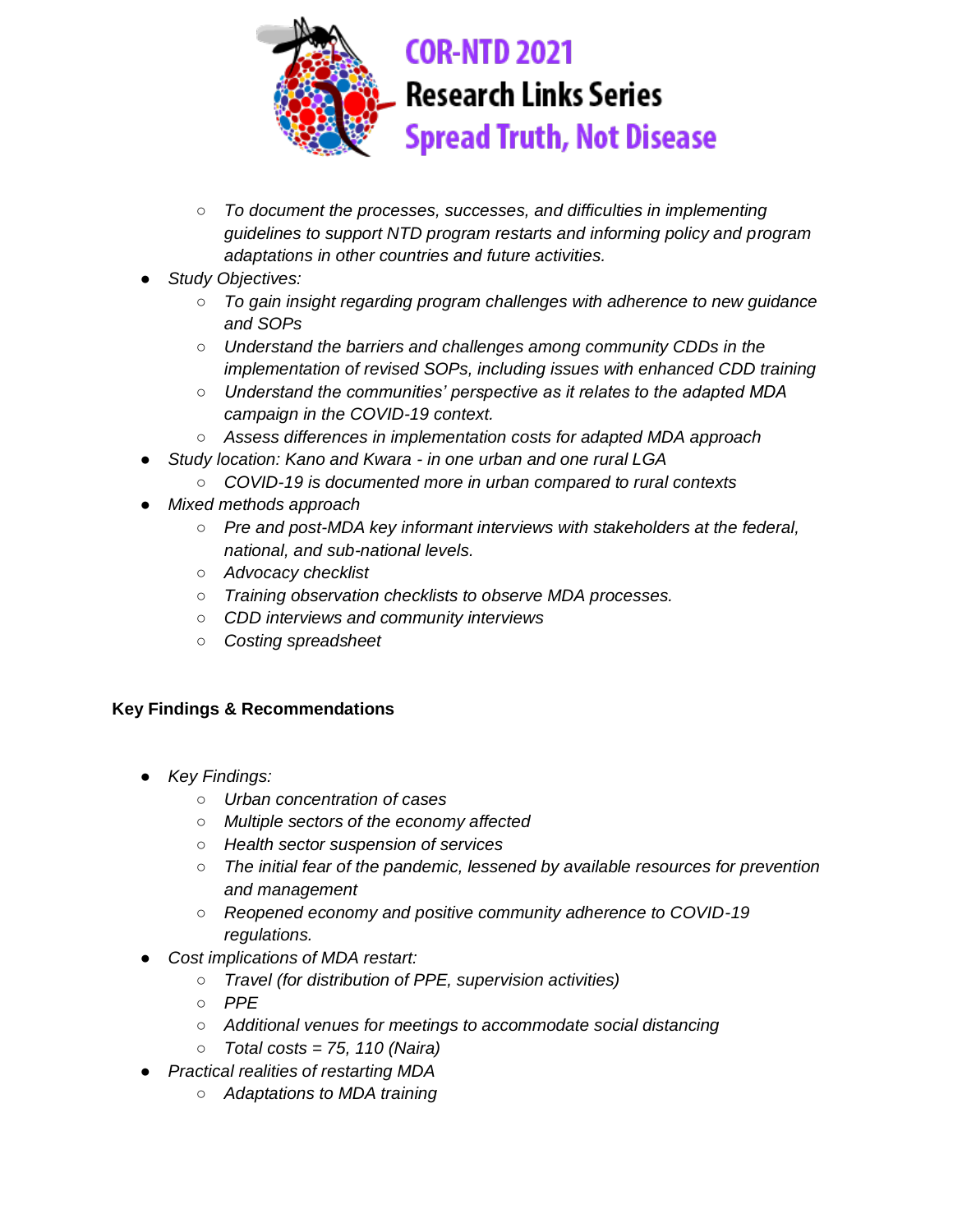

- *The majority said that it was successful*
- *Challenges-adherence to preventive measures*
- *Due to COVID-19*
	- *Time was taken to train*
	- *Pictorial learning aids utilized*
	- *Preventative Measures were discussed*
- *Adherence to preventive measures*
	- *The majority adhered to the measures*
	- *Difficulties to social distancing*
	- *Mainly due to small hall sizes*
- *Adaptation of distribution* 
	- *House to house distributions utilized for safety normal in rural areas but adaptations were made in rural areas.*
- *CDD Challenges:*
	- *Inadequate supplies of PPE; discomfort with wearing face coverings; stigma; high workload; out-of-pocket expenses.*
- *Acceptability of MDA in Communities*
	- *Sensitization, mobilization and COVID-19 led to high acceptance*
	- *Reasons for refusal were similar to previous MDA*
	- *Some refused to participate due to a variety of reasons*
		- *Perceived as COVID-19 vaccines*
		- *Lack of trust in the health system stemming from fears linked to COVID-19*
- *MDA Restarts Outcome:*
	- *The MDA was more successful than previous MDAs*
		- *Higher geographical coverage*
		- *Use of health information systems*
		- *Improved planning, training, and coordination of MDA during the pandemic*
- *Similar contexts will benefit from this all-inclusive preparatory phase and context applicable messaging:*
	- *Successes*
		- Collaborative decision making in designing context-specific guidelines
		- *Promotion of participation and inclusion*
	- *Challenges*
		- *Lower level risk assessment could be better articulated*
		- *Adequate, collaborative and timely planning and budgeting.*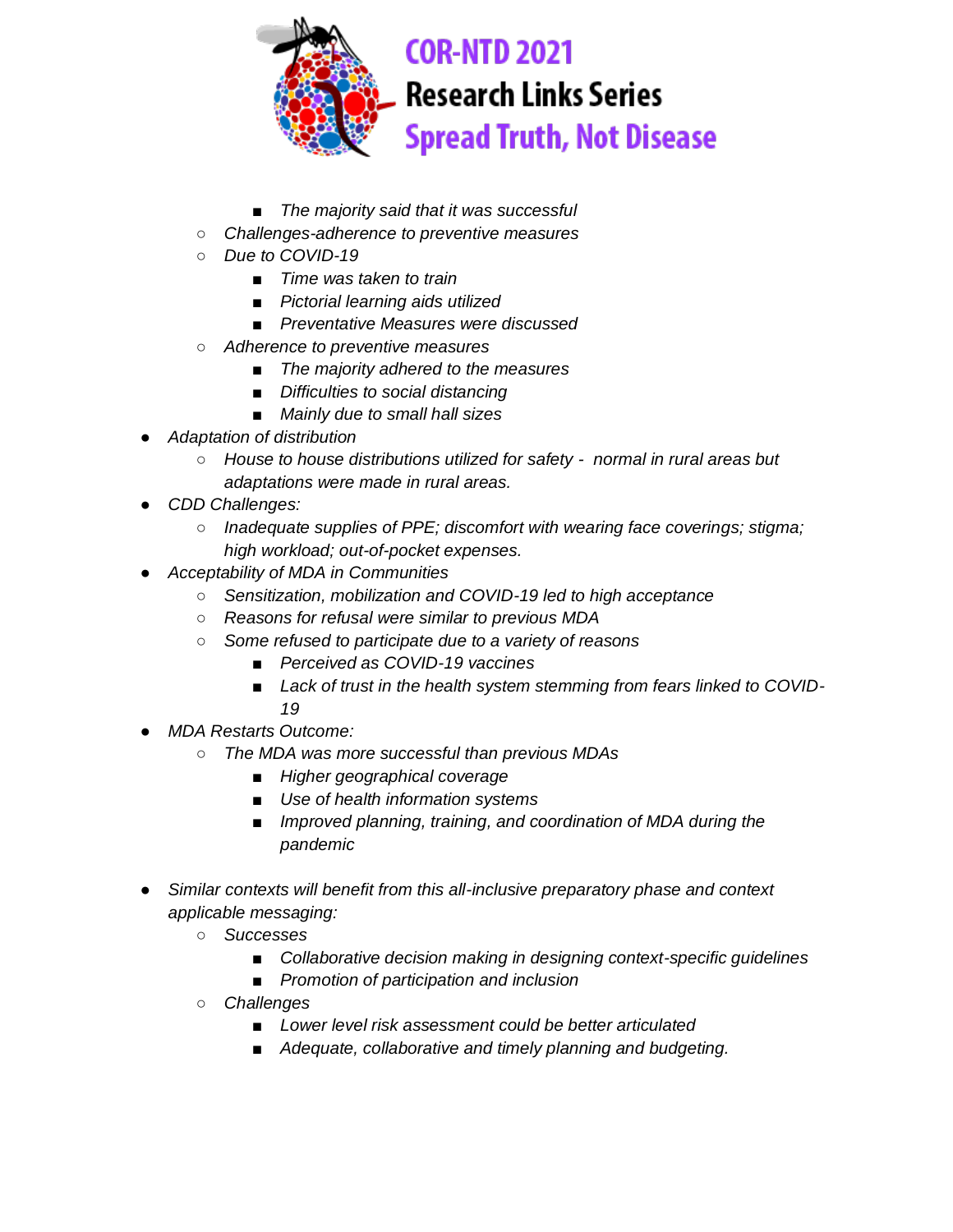

## **5) Conducting NTD Control Activities in a Pandemic: Experiences from the Asiapacific region**

#### **Background and Methods**

- *Limited work to date has been conducted to look at positive changes/adaptations on programs (anecdotal only)*
- *Research Questions*
	- *How has the pandemic impacted NTD Programs?*
	- *How have NTD programs changed/adapted to continue during the pandemic?*
	- *Have existing WaSH programs been repurposed or strengthened as a result of the pandemic?*
- *Qualitative interviews with:*
	- *NTD program managers*
	- *Ministry of Health Staff*
	- *WHO*
	- *People on the ground*
	- *Conducted via Zoom/MS Teams in English*
	- *Countries where interviews were confirmed*
		- *Cambodia, Fiji, Papua New Guinea, Solomon Islands, Timor-Leste, Philippines, and Vanuatu*
	- *To date, 3 interviews in 2 countries have been completed.*

- *Preliminary results:*
	- *Pandemic impact on NTD activities*
		- *MDA stopped or delayed*
		- *Surveillance and active case finding through mass screening stopped*
		- *People unable to seek treatment for NTD-related morbidities*
		- *Funds and staff for NTD programs are being diverted to the COVID-19 response.*
		- *Drug supply chain affected*
		- *Ivermectin emerging as a possible COVID-19 treatment*
		- School-based to community-based MDA (STH)
			- *Worse MDA coverage in remote areas where long distances between communities.*
			- *More time and resources*
	- *Innovations*
		- *Integrating NTDS with other government programs*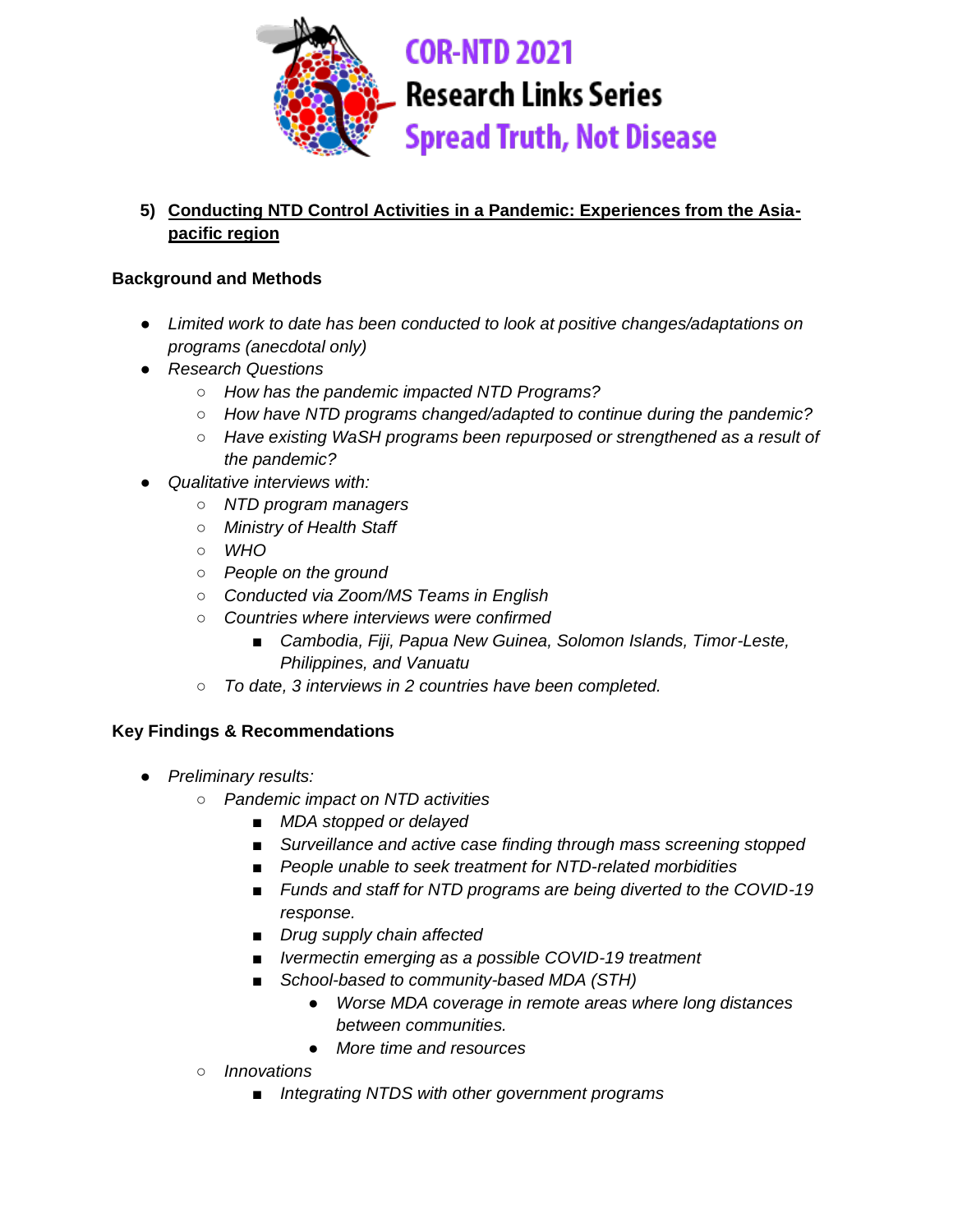

- *Nutrition, education, immunizations*
- *Integrate surveillance with door to door MDA*
- *Delivery of field training online e.g. teaching health care workers how to use filarial test kits via zoom*
- *WaSH and Pandemic: Impact*
	- *In general WaSH (infrastructure and health promotion) under a different government department (not health-related)*
		- *Poor coordination and integration with NTD/health programs was a common theme*
	- *Increased resource allocation to health promotion and education for WaSH to prevent SARS-CoV2 transmission.*
- *Recommendations:*
	- *Only 3 interviews conducted to date*
	- *Pandemic has negatively impacted NTDs from resource/funding/staffing perspective*
	- *A key theme is integration with other programs (resource sharing etc) and finding innovative ways to deliver NTD activities e.g. MDA drugs.*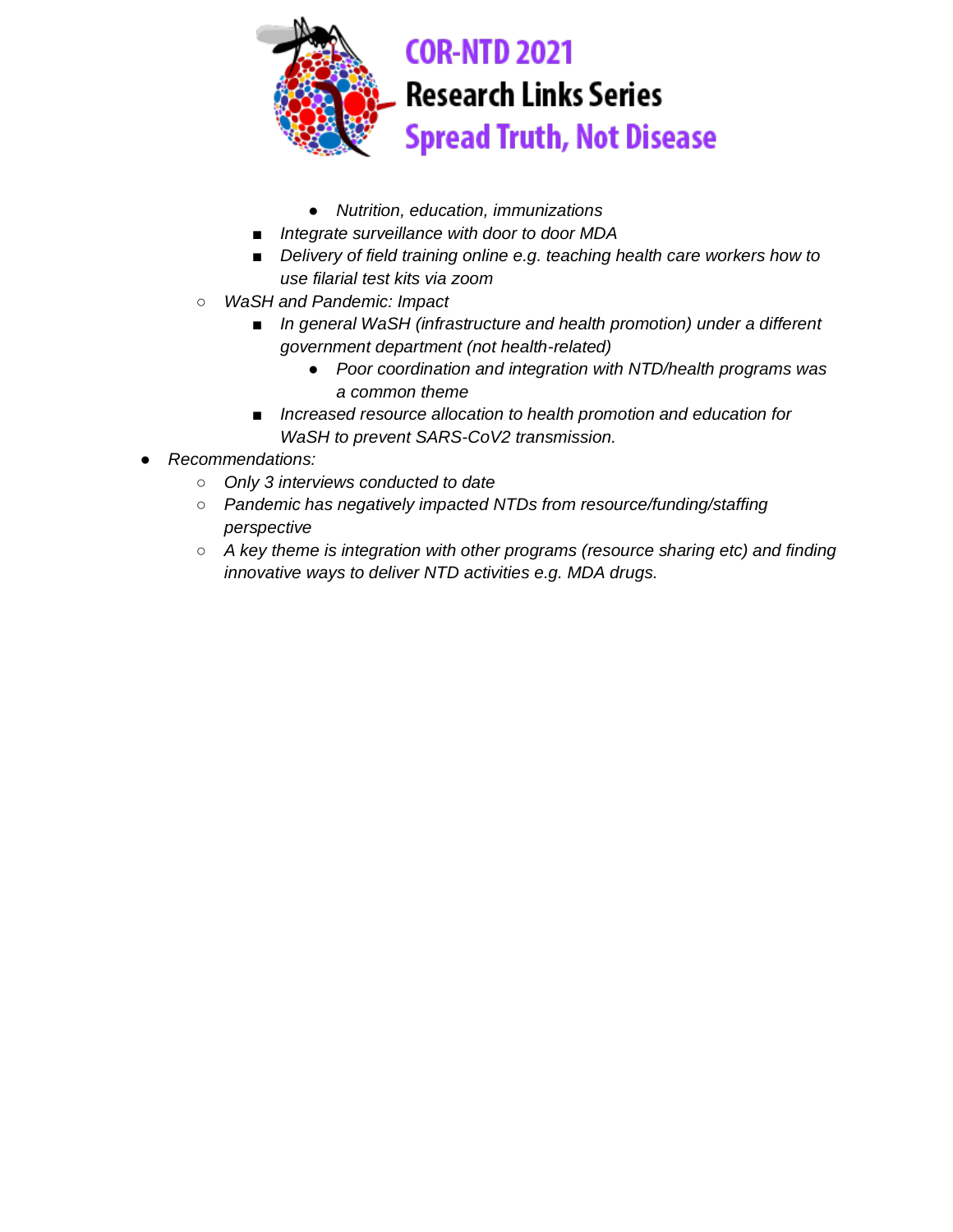

*6) Exploring the impact of COVID-19 on the experiences and wellbeing of Neglected Tropical Diseases (NTDs) Frontline Health Workers and Implementers in Kaduna, Kwara and Ogun States, Nigeria.*

- *The current pandemic presents worldwide challenges to health systems, with many NTD services disrupted*
- *Aims and Objectives:*
	- To explore the experiences of frontline health workers and the impact of COVID-*19 on their wellbeing*
	- *To identify the challenges faced by health workers regarding workload, stigma, and community perceptions during the pandemic and whether this varies by gender, age, and community.*
	- *To recommend strategies to support health workers and strengthen the health system in managing NTDs in future outbreaks.*
- *Methods*
	- *Photovoice*
		- *Participants were taught about the process of photovoice as a method of data collection and how it can be used to document their experiences and wellbeing*
		- *Participants take 1-2 photos/drawings per day and record diaries/captions related to the main theme over two weeks*
		- *Participants shared key photos and captions every day over a 10 day period with the researchers using WhatsApp*
	- *Focus group discussions*
		- *Participants presented printed key photos and summarized their meanings.*
		- *Pictures and findings were developed and produced into a photo booklet*
		- *Findings were disseminated through a report, photo booklet and recommendations.*
	- *Analysis*
		- *Data that was collected was validated, organized, and summarized into themes to reflect the experiences and wellbeing of research participants across the three states.*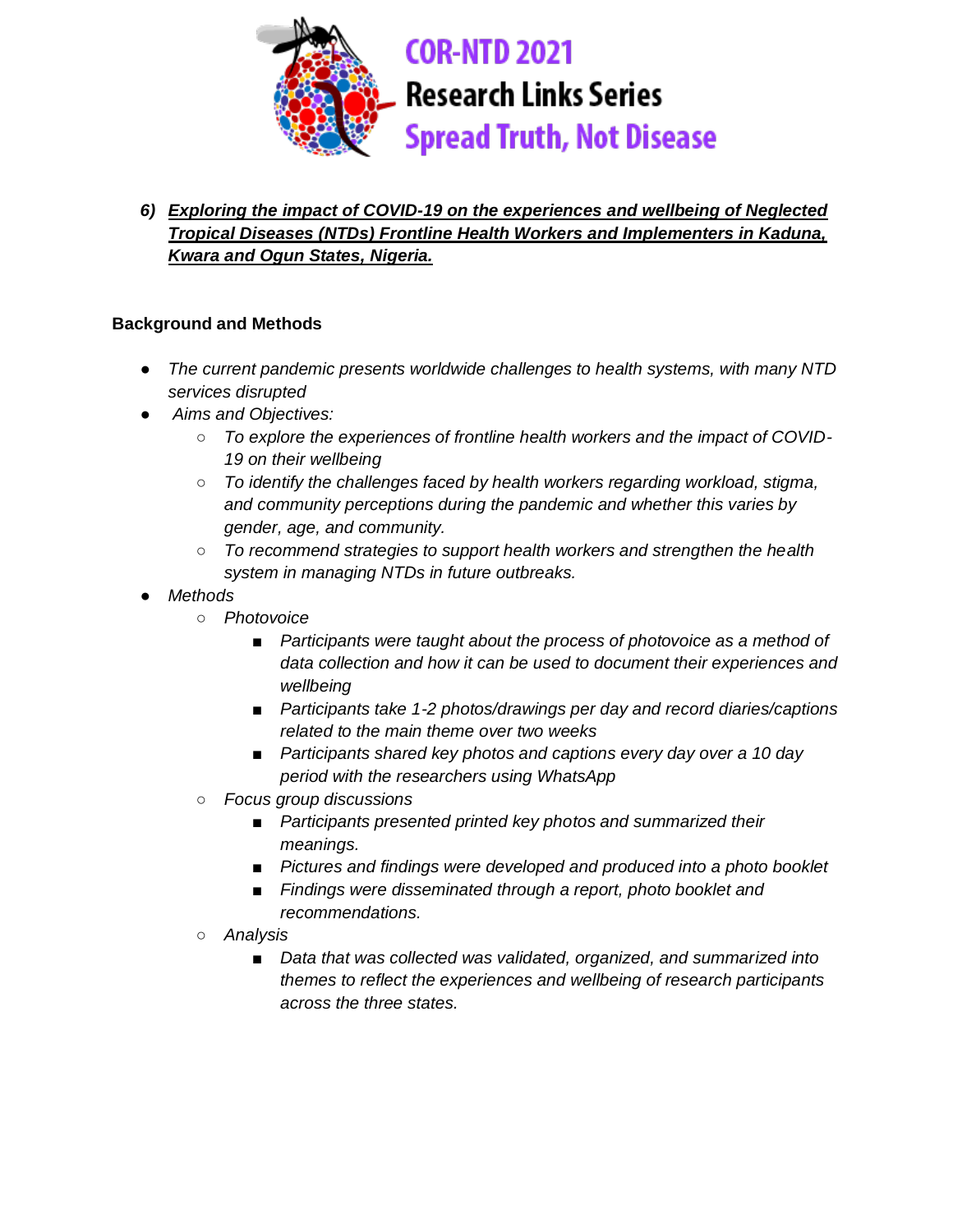

- *12 emerging themes*
	- *Fear of contracting COVID-19*
	- *Stigma* 
		- Health workers have to deal with stigma from community members.
	- *Challenges in providing routine care*
		- *Health workers could not give routine vaccines*
	- *Sense of responsibility*
	- *Added workloads*
		- *Greater number of patients and inadequate number of staff*
	- *Lack of resources*
	- *Environmental health*
		- *Dumpsites around the community*
	- *Pride in role*
	- *Community support*
	- *Personal impacts*
		- *Could not go to church*
		- *Friends or family passing away*
	- *Gendered impact*
	- *Food and insecurity*
		- *Prices of food increased*
- Recommendations:
	- *Provision of necessary equipment and materials like hand gloves, sanitizers, cotton wools and antiseptics to help ease the work of health workers*
	- *Capacity-building should be done on a regular basis to aid health workers with updated knowledge and improve their performance*
	- *Support for transportation for health workers to help them access their facilities easily.*
	- *Create a support network for health workers where they can share their experiences and issues affecting them and how to health each other.*
	- *Continuous health education and awareness on hygiene practices to patients and the public even after the COVID-19 pandemic*
	- *Recruitment of more frontline health workers to ease the workload burden*
	- *Provide enumeration and create income generation opportunities*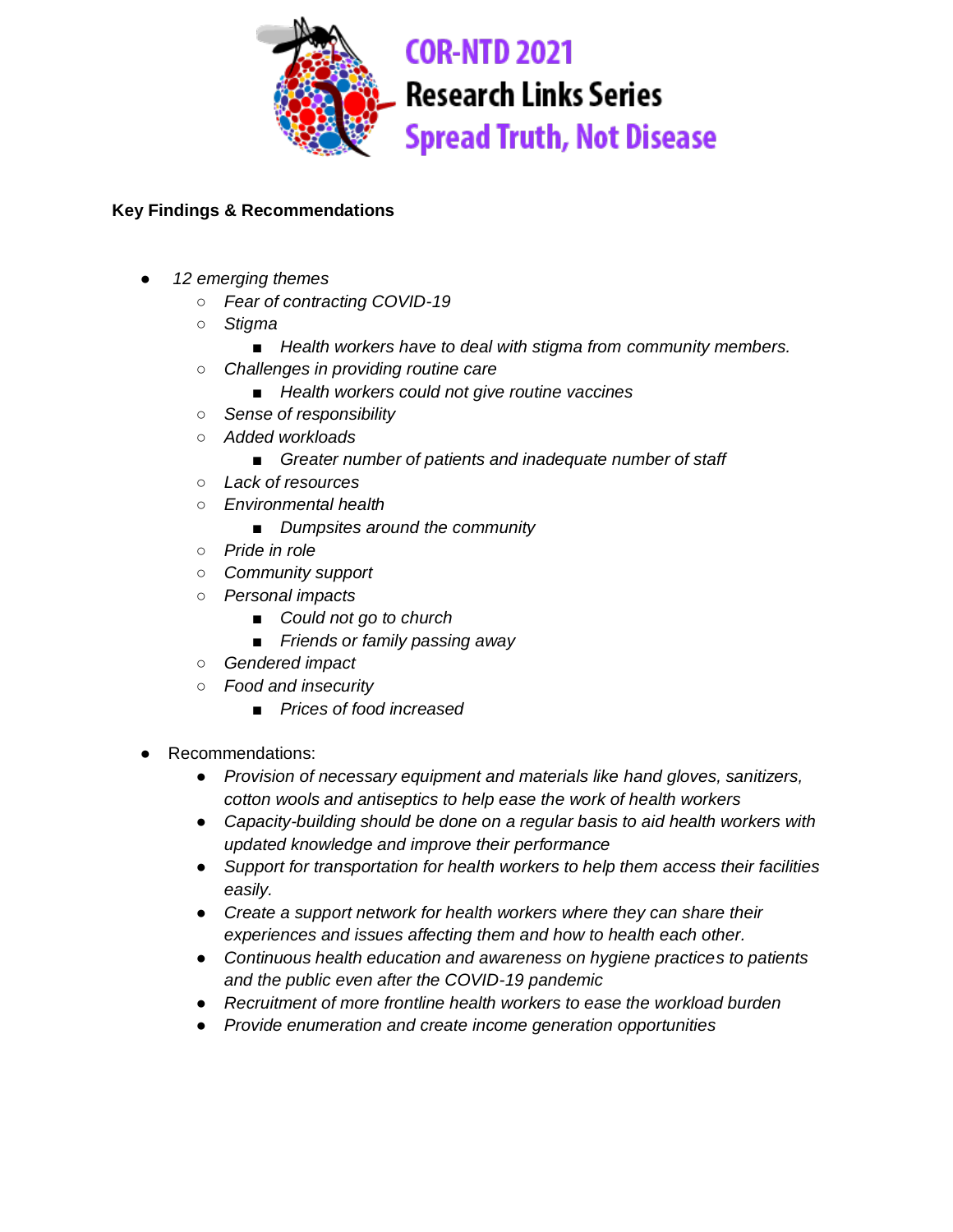

## *7) Determinants of willingness to work among NTD implementers during Health Shocks: case of Implementers in Ogun State during the COVID-19 pandemic*

#### **Background and Methods**

- *COVID-19 put a stop to major NTD interventions and affected the delivery of NTD services at the health facility level.*
- *Understanding the willingness of NTD workforce to deliver NTD services in the context of COVID-19 is an essential requirement for NTD planners.*
- *A cross-sectional study across two locations Abeokuta South and Odeda local government areas.*
	- *Structured paper-based questionnaires were used to collect data*
	- *Study Sample*
		- *Randomly selected 10 health facilities, 10 CDDs per facility*
		- *A purposeful sampling of 3 health workers per facility*
		- *Total sample size of 260 participants across the two locations*

- *85.7% of the implementers are knowledgeable about COVID-19 pandemic and how to deliver NTD services during the pandemic*
- *80.2% of implementers have positive attitudes towards the covid-19 pandemic*
- *Overall, 39.9% of implementers are willing to deliver NTD services during the COVID-19 pandemic*
- *Major factors that influence willingness to work*
	- *Early coordinated response*
	- *The significant factors driving unwillingness to work are the risk of infecting families, colleagues dying, children and partners falling ill and risk of self infection.*
- *Recommendations:* 
	- *There is a need for increased knowledge about pandemics and how to deliver NTD services during the pandemic among implementers*
	- *Sustained structure of training for implementers, proper risk assessment of health shocks should be done prior to deployment of implementers to protect older implementers and their dependents.*
	- *The health systems easily coordinated response to the pandemic is necessary for implementers to be confident and willing to work during the pandemic*